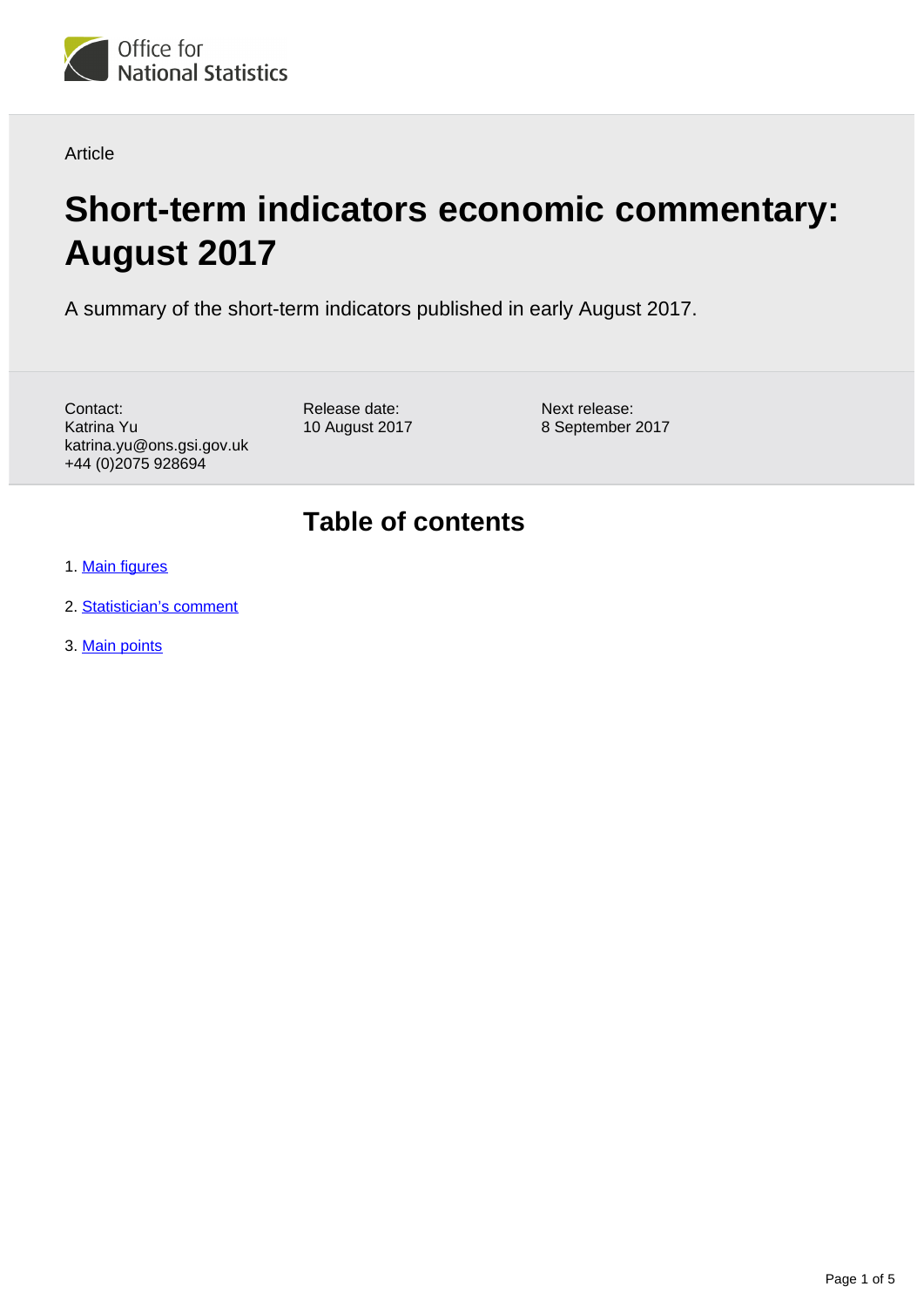# <span id="page-1-0"></span>**1 . Main figures**

|                                                             | 3-month on<br>3-month | month  | a year ago | Month-on- 3-month on 3-month Month on same month<br>a year ago |
|-------------------------------------------------------------|-----------------------|--------|------------|----------------------------------------------------------------|
| Total real production output (%<br>change)                  | $-0.4$                | 0.5    | $-0.3$     | 0.3                                                            |
| Manufacturing output (% change)                             | $-0.6$                | 0.0    | 0.2        | 0.6                                                            |
| Total real construction output (%<br>change)                | $-1.3$                | $-0.1$ | 0.4        | 0.9                                                            |
| Trade balance (goods and services)<br>$(E$ billion change)1 | $-0.1$                | $-2.0$ | $-1.1$     | $-1.2$                                                         |

#### **Table 1: Headline figures for short-term indicators, UK, June 2017**

Source: Office for National Statistics

Notes:

1. These figures reflect changes in the level of the trade deficit (in £billions), rather than percentage growth. A positive figure represents a narrowing of the deficit while a negative figure represents a widening.

## <span id="page-1-1"></span>**2 . Statistician's comment**

Commenting on today's short-term indicator figures, Deputy National Statistician Jonathan Athow said:

"Manufacturing has been broadly flat with recent falls due to dropping car production offsetting growth earlier this year. On the other hand, oil production increased as the usual summer maintenance shutdowns failed to materialise.

Construction again declined after a strong start to the year with public and commercial building and repair work all falling.

Meanwhile, the UK's trade balance was little changed in the second quarter with the import and export of chemicals and services all increasing."

## <span id="page-1-2"></span>**3 . Main points**

### **Production**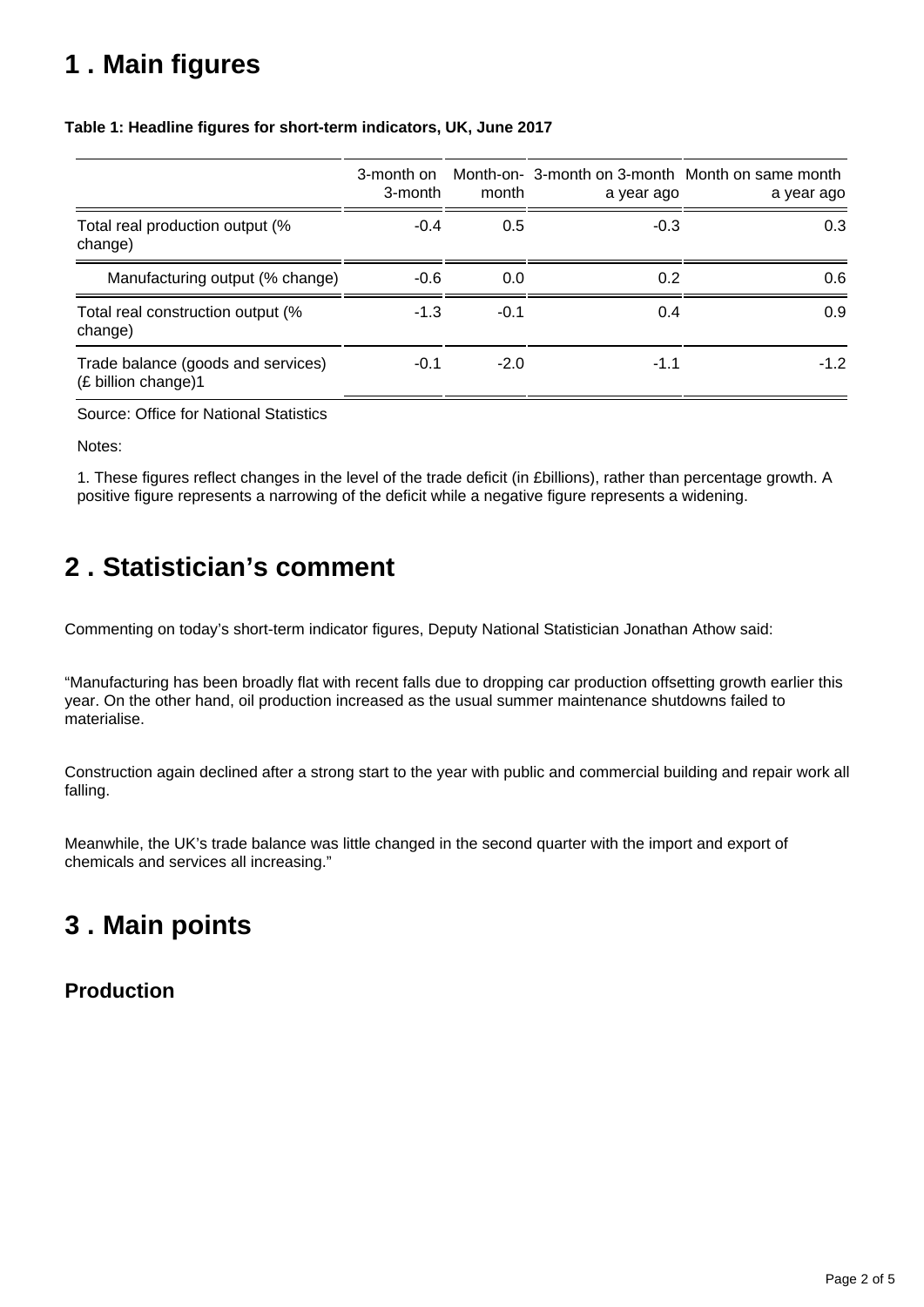- Activity in the production sector continues to be weaker compared with high levels of output in December 2016, with both total production output and manufacturing output falling in Quarter 2 (Apr to June) 2017.
- The 0.4% quarterly fall in total production output was almost entirely driven by a fall in manufacturing activity (down by 0.6%) and in particular, the production of motor vehicles, trailers and semi-trailers (down by 5.8%).
- While the 5.8% decline in motor vehicle production is the largest 3-month on 3-month fall since April 2009, it follows an increase of 3.7% in Quarter 1 (Jan to Mar) 2017 and levels of output remain historically high.
- Despite the quarterly fall, total production output rose by 0.5% in the month of June with the mining and quarrying sector accounting for virtually all of the monthly growth (contributing 0.5 percentage points); the growth in this sector was solely accounted for by a 5.0% increase in oil and gas production, mainly due to the absence of maintenance in the North Sea oil rigs, which typically takes place in June.
- While the flat monthly outcome for manufacturing output in June 2017 was in line with expectations, the 0.5% rise in total production was above market expectations of a 0.1% monthly rise.

#### **Trade**

- The total trade deficit (goods and services) remained broadly unchanged between Quarter 1 and Quarter 2 2017, widening by £0.1 billion to £8.9 billion.
- The latest quarterly data show little movement in both the trade in goods and the trade in services balances, with the goods balance widening by £0.1 billion and the services balance remaining flat in the quarter.
- A 0.3% increase in the value of goods exports in Quarter 2 2017 was offset by a 0.3% increase in imports, with imports from EU and non-EU countries growing at the same pace (0.3%); the rise in exports to the EU (2.0%) was partly offset by a 1.4% fall in exports to non-EU countries.
- The volume of goods exports rose by 1.5% in Quarter 2 2017 to be 5.0% higher than a year ago, marking the third consecutive quarter of positive growth and coinciding with an 8.7% depreciation in the sterling effective exchange rate (ERI) index since Quarter 2 2016.
- Goods export and import prices fell by 1.0% and 0.8% respectively in Quarter 2 2017, coinciding with a 1.2% appreciation in sterling. However, removing the effect of oil price movements, import prices of goods increased by 0.1% (the UK is a net importer of oil).
- The £2.0 billion widening of the trade deficit in June 2017 to £4.6 billion was against market expectations of a narrowing of the deficit to £2.5 billion.

#### **Construction**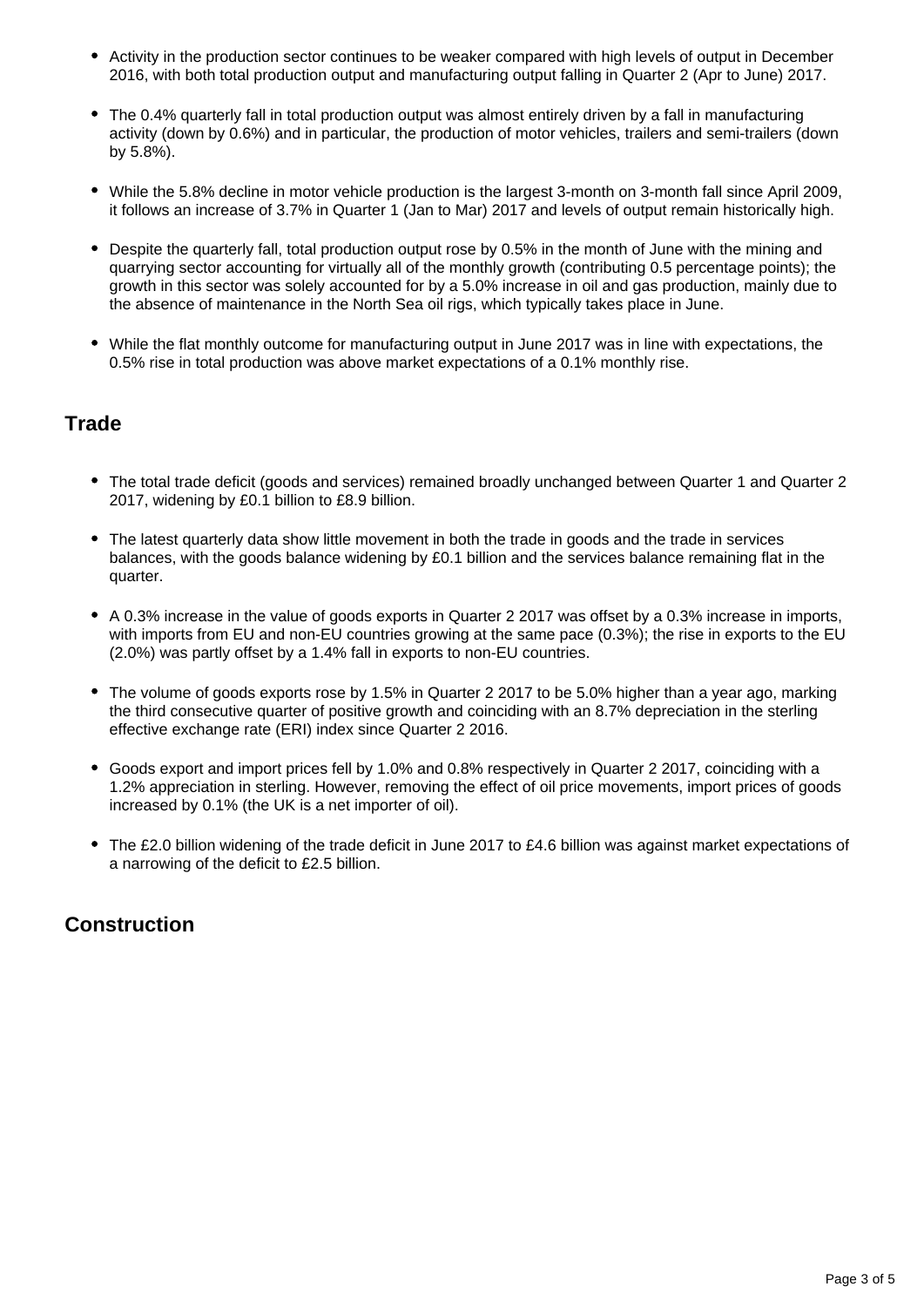- While total construction output fell on both a monthly and 3-month on 3-month basis in June 2017, this follows a strong start to the year and output has remained broadly flat for the year.
- The 1.3% quarterly decrease in total construction output was broad-based across most sectors, with the largest negative contribution coming from public other new work, which contributed negative 0.5 percentage points.
- On a month-on-month basis, new private housing output grew by 5.1% to reach record high levels, making the largest positive contribution towards monthly total construction growth (1.1 percentage points).
- However, the monthly increase in private housing was offset by falls in most other sectors, with total construction output remaining broadly flat overall in the month of June (down by 0.1%).
- The monthly outcome was below market expectations of a 1.4% increase in total construction output.

### **Overall impact of revisions on preliminary estimate of GDP in Quarter 2 2017**

The new June data follow the preliminary estimate of gross domestic product (GDP) for Quarter 2 (Apr to Jun) 2017 (released on 26 July), which indicated that the UK economy grew by 0.3% in the quarter. In today's release, the growth in construction output estimate for Quarter 2 2017 was revised downwards to negative 1.3% from the negative 0.9% published in the preliminary GDP estimate, while there was no revision to production output. The potential downward impact of these revisions to the previously published GDP is negative 0.01 percentage points, which does not impact the headline GDP growth rate to one decimal place.